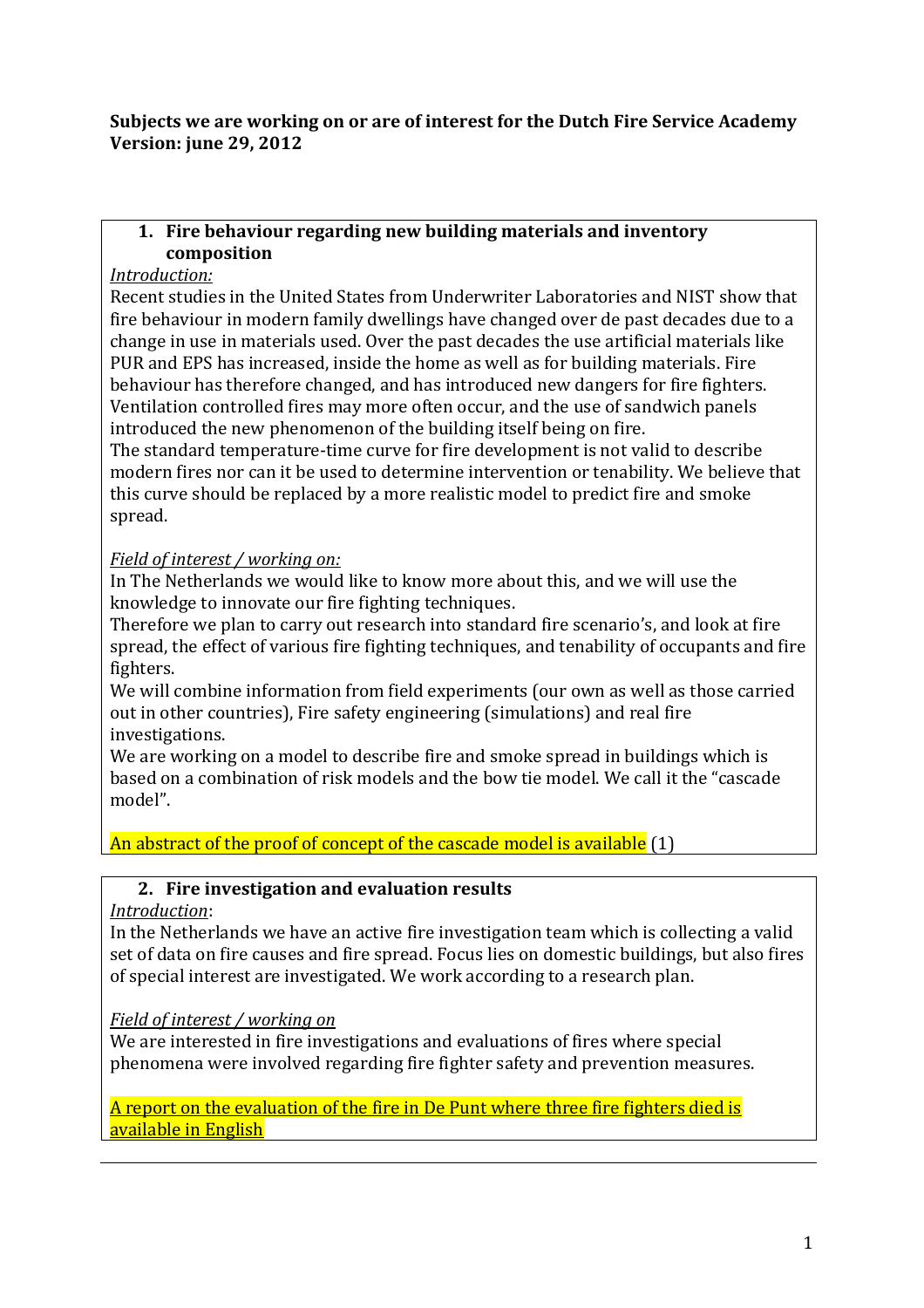## **3. Fire fighting tactics and techniques**

## *General Introduction :*

As the fire behaviour has changed over the past decades, fire fighting techniques may have to be innovated based on the newly gained knowledge. The trend can be observed that smoke constitutes a bigger danger to fire spread, occupant tenability and to fire fighters. The fire itself seems to be less interesting than the smoke. New fire fighting techniques and tactics can be developed.

## a) Tactics; development of new doctrine and new tactics

## *Introduction*:

After a major fire in a boat shed where three fire fighters died, the statement was made that the predominant tactics of inside offensive attack might not always be the most safe and effective way to approach a fire.

## *Field of interest/ working on:*

At the moment The Dutch Fire Service Academy and Fire Services are in the process of developing a new doctrine, in which there are four predominant fire approach tactics: offensive outside (new), offensive inside, defensive inside (new) and defensive outside. All four tactics can be viewed in relation to newly obtained knowledge and new possibilities of fire fighting.

## b) Fire Fighting Techniques

Introduction:

To support the development of the new fire fighting tactics we are carrying out experiments into new fire fighting techniques.

Field of interest / working on:

We are investigating the effect for use in an offensive outside attack of (e.g. a combination of) fog nails, cold cutting techniques, ventilation techniques and pressurised foam.

A first series of experiments has already finished . A next series of field experiments is planned, en over the next two years we have planned 5 series of field experiments. We plan to combine these experiments with simulations. We would like to have simulation models that are able to predict fire behaviour in relation to our new intervention techniques.

The report of the first set of experiments is available in English

## c) Reducing the effect of Smoke clouds from major fires

*Introduction*:

Over the past, nobody was really interested in the smoke clouds. The Fire Service would perform measurements and it is known that only the combustion gases would be measured, and not the particles or aerosols. Communication to citizens would be: no harm expected. We would just follow where the smoke cloud goes, and advise to stay inside or close windows. Nowadays, especially after a big fire in a chemical plant, we know that the environmental effect of trying to extinguish the fire or smoke deposition can be tremendous, and the subjective safety of citizens might not be in proportion with the real danger.

*Field of interest / working on:*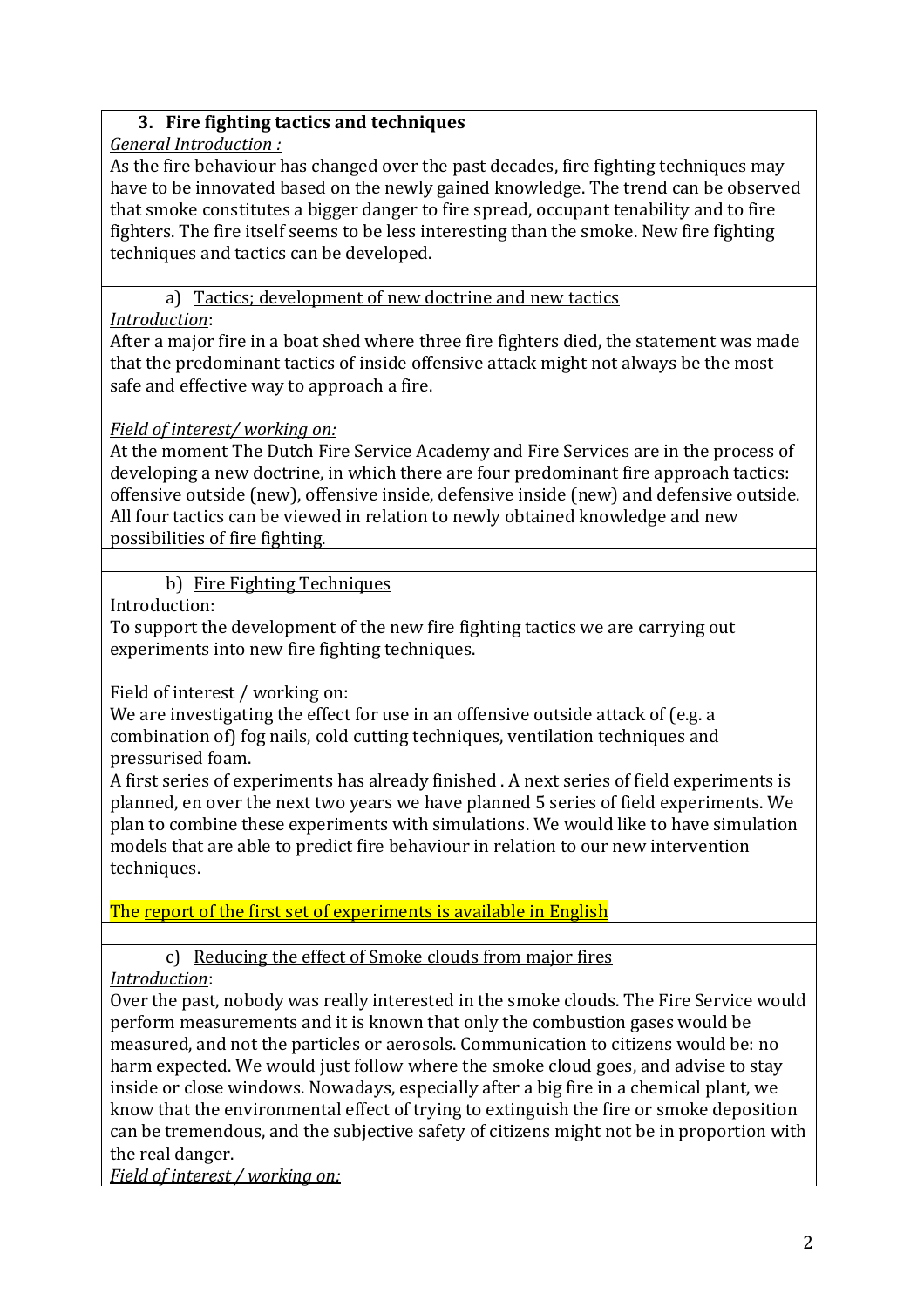we started an investigation into the possibilities of reducing the extent of the smoke cloud. To keep it as small as possible, or to let the smoke raise towards the inversion layer as long as possible. Possibilities we are looking at:

- a) can we blow oxygen or air into the fire with turbines (small and big ones) to keep it hot (and plume rising) and limit partial combustion;
- b) can we deposit the smoke using turbines with water injection (like the Turbolöscher)
- c) can we extinguish the fire quickly by putting sand or ice on it
- d) can we direct the smoke of confine the smoke by placing curtains
- e) can we deposit the smoke by applying electromagnetic fields

We expect to have a first result of this studies end of 2012.

d) Variation of unit staff

## *Introduction*:

In the Netherlands we have a standard first attendance unit (pump) with 6 fire fighters. In some rural regions where we work with retained fire fighters, it is very difficult, especially in daytime, to have these 6 fire fighters available. Therefore it is of interest to find out if it is possible to work with less fire fighters on the first unit. It is already shon, that most of the incidents require less staff, but ofcourse the discussion is about building fires related to inside attack. We think that innovation f our SOP's and using modern techniques, the same work can be done with less staff. During the experiments we found out that there may be a large difference between the objective quality of the tasks being performed and the subjective experience of safety of the fire service personnel.

## *Field of interest / working on:*

In many places in NL experiments are being performed with 2 or 4 people staffed rapid intervention vehicles. We are interested in experiments in other countries, and we are interested in SOP's which need less staff.

We plan to carry out scientific experiments into task versus risks at different scenario's, taking into account new techniques and tactics. We also plan to do research into the basics of objective and subjective safety felt by fire service personnel.

## **4. New phenomena**

*Field of interest:*

We are interested in research into new fire phenomena. The phenomena we know of now are:

a) solar panels.

How to fight fires, how to improve safety aspects for fire fighters but also what kind of regulations are necessary at the national as well as the European level to improve fire fighter safety and fire initiation in these kind of new consumer products;

b) plastic pressurized containers:

these kind of containers are increasingly used, we do not know how they behave in a fire and how to maintain fire fighter safety. We have had some first fires involving these containers and they seem to tear faster than metal pressurized containers;

c) electrical cars: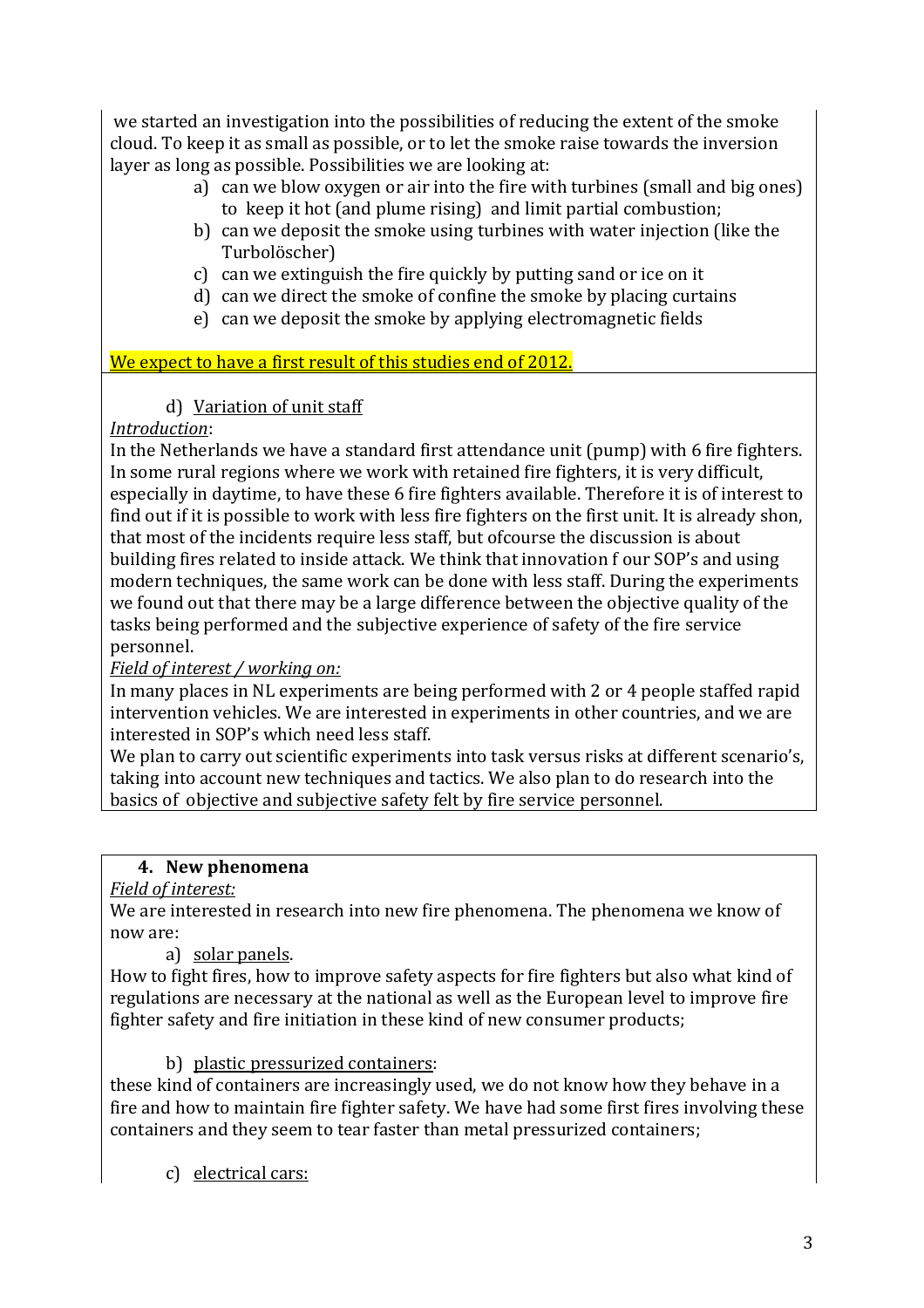we have had some first fires, and it seems that extinguishing lithium batteries is a challenge.

## d) Sandwich panels:

we have seen that the application of sandwich panels which are built up from metal sheets with PUR or EPS as an insulation material can cause the building itself to catch fire. Also we have had some fires where EPS is used as an insulation material in the roofs, in combination with roof structure. Pyrolisis products from EPS seem to spread throughout the building and can cause fire spread in unexpected places. Fire fighting in this situation seems to be more dangerous. However, we have discussions with industry about the question if fire spread in this situation is caused by these materials. We are interested in information about this, and we plan to do experiments.

e) The Risks of using LNG as a fuel for trucks: Proposal for this study is being written at the moment.

f) …..

## **5. Fire fighter safety and health**

#### *Introduction*:

In general our aim is to improve fire fighter safety. We do not accept more fire fighters to die in a fire or in the line of duty as being a risk accompanying the job. Therefore we would like to know more, and are developing methods to predict dangers like Bleve's and smoke gas explosions. Also we would like to know more about human factors related with the job. Right now we are working on or would like to have more information about:

## *Field of interest / working on*:

a) health issues related to inside attack,

preventive measures related to life style regarding the work load; We finished an overview article on this subject with predominantly English literature.

An abstract of this article is available (2)

## b) contra measures like rehabilitation

measures to be performed after inside attack to prevent heat effects on humans, and practical measures

## c) effect of fire extinguishing water;

There have been several fires recently in The Netherlands in industrial buildings where fire fighter gear was contaminated. Also questions were put regarding the effect of environmental pollution of this water to fire fighters working in that area. From this point we think that fires in industrial buildings (and maybe even every fire, regarding the change in use of materials) should be seen as a hazardous materials fire, which means that the doctrine should be changed, and decontamination is necessary after every fire. We would like to know more about the effects of polluted water.

d) sensors to predict fast fire spread phenomena

We are working together with private parties in order to develop a sensor which can be used by the first responding unit to a fire to predict if it is safe to enter the building. We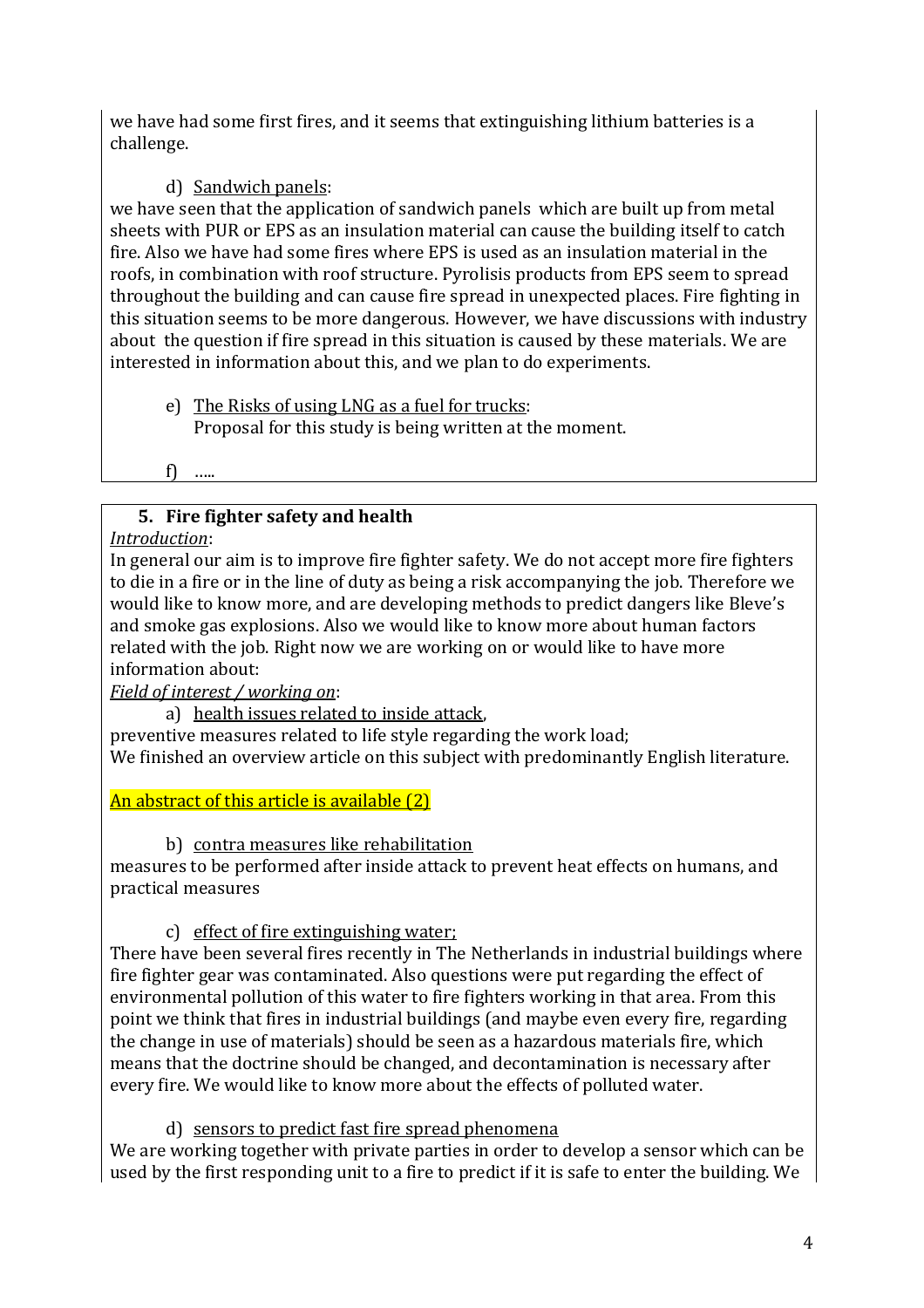use the CFBT model to develop this. The project is called "Kerry the firedog".

We expect first results at the end of 2012.

e) sensors and option to predict BLEVE from a safe distance

We have had a major hazardous materials fire on a railway emplacement. One of the trains could have contained LPG, so there was a real change of BLEVE. Fortunately it went ok, but our fire fighters felt a moral duty to act, while they knew it could be dangerous. To prevent this kind of situation in the future, we investigated options to measure the probability of a BLEVE from a safe distance. The investigation report is finished.

At this moment we have planned meetings with industry to work out the recommendations of this report.

An English abstract is available. (3)

f) sensors and options to predict building collapse and fire spread from a safe distance

The same we did for possible fire spread and collapse of complex buildings.

An abstract of this investigation is available (4)

g) unmanned intervention

*Introduction*:

We think that a shift of paradigm is necessary and possible. Over the passed decades the fire service always reacted on new dangers by improving or extending the personal safety gear of fire fighters. We think that regarding new technologies, we should try to find ways to keep our personnel away from possibly unsafe situations. Unmanned equipment could be used for this purpose.

*Field of interest / working on:*

We are developing robots and unmanned flying vehicles to go into unsafe areas. We are interested in developments in other countries.

h) Influencing behavior of car drivers when confronted with emergency vehicles'

In 2011, NIFV conducted an exploratory study into the current and desired behavior of car drivers, when they are confronted with emergency vehicles. In this project, preliminary advice for car drivers were stated. It was also found that there are different opinions between and within police, fire and ambulance organizations on how a driver of an emergency vehicle should behave in specific situations.

In 2012, NIFV conducts a follow-up study on how the interaction between car drivers and emergency vehicle drivers can be improved.

An abstract on this topic is available (10)

i) <u>….</u>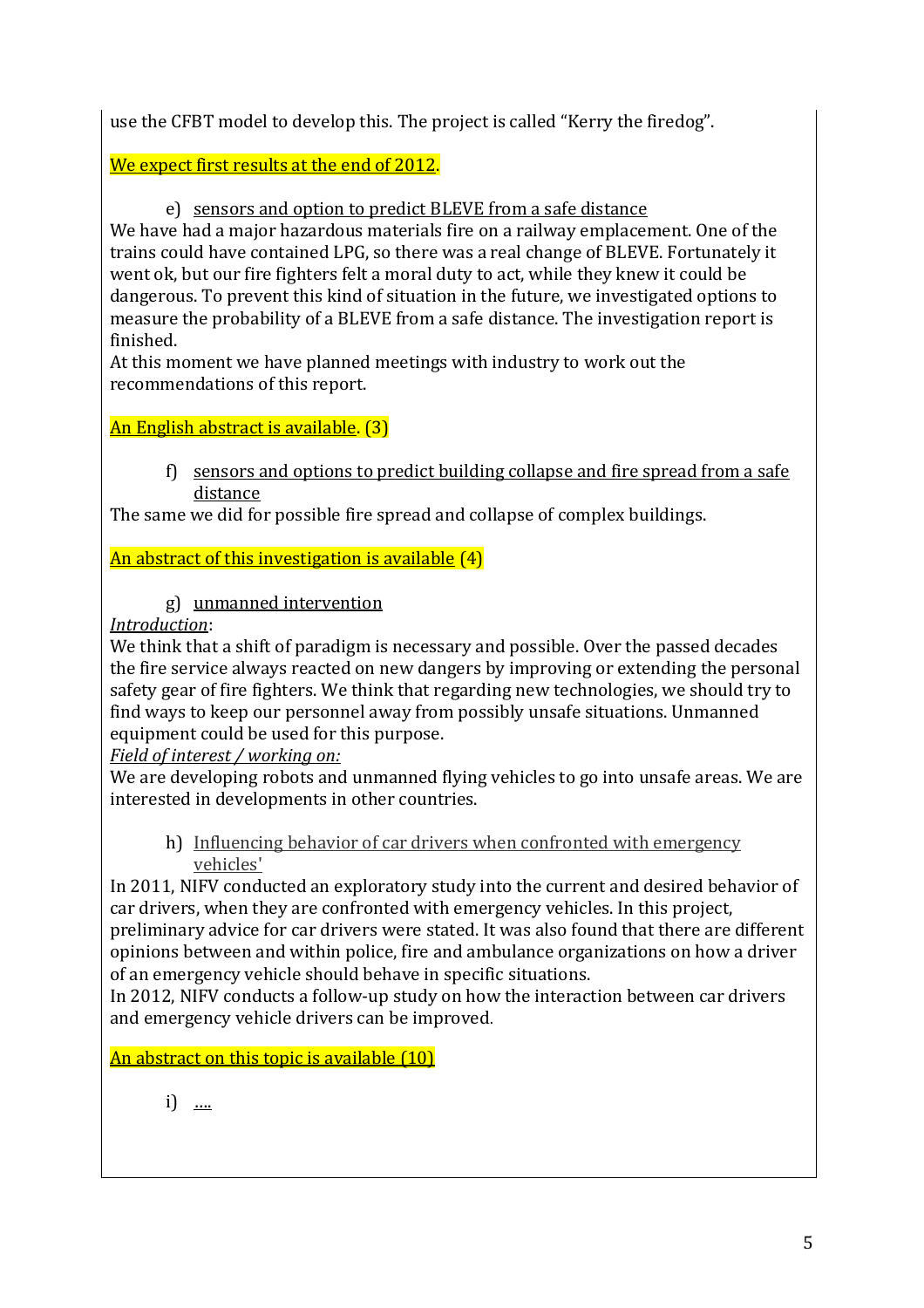## **6. Tenability and statistics in the home environment**

*Introduction*:

The Dutch Fire Academy has carried out statistical research into fatal domestic fires to find out causes and main factors of interest to reduce the number of fatalities. This research is continued since 2008 and still going on.

Furthermore, a literature study is written with research from abroad.

An abstract of this studies, as well as a report in English is available (6)

#### **7. Fire safety engineering and application to fire suppression**

*Introduction*:

In the past, Fire Safety engineering and models are predominantly used to predict fire prevention measures in complex buildings.

*Field of interest:*

We would like to apply and adapt the models to predict also inhabitant tenability and the effect of fire fighting interventions. This seems to be a rather new field of interest.

## **8. Underground parking lot fire spread**

*Introduction*:

There is a lot of discussion about fire spread in underground parking lots. New materials applied in mobile industry induced questions about the validity of the models presently in used, and consequently about the fire prevention and fire spread measures that are presently used for underground parking lots.

*Field of interest:*

We are interested in research about this topic, and it seems that The Netherlands is not the only country where this topic is of interest.

An abstract of a study into fire scenario's in parking lots is available in English (8)

## **9. Command and control procedures**

*Introduction*:

In The Netherlands we have a hierarchal command and control system with one headed leadership. During major incidents it shows that this system is in fact defective and is adapted momentarily. Informal surplus officers arrive at the scene and are assigned to tasks. It is felt by the officers in charge that during major incidents, especially when the comprise large areas, the tasks of the leader are to large, overview is difficult to keep overview, and tunnel vision is hard to prevent.

*Field of interest:*

Are these problems felt in other countries, and how can we solve this problem by adapting the command and control structure.

#### **10.Culture and cultural aspects of implementation of new techniques** *Introduction:*

In many countries new knowledge, tactics and techniques is developed for practical use by our fire fighters. We see that even in those countries that are most active, it is very difficult to implement this new knowledge, and in fact fire fighters keep on working according to ancient methods, which are taught not by the educational system,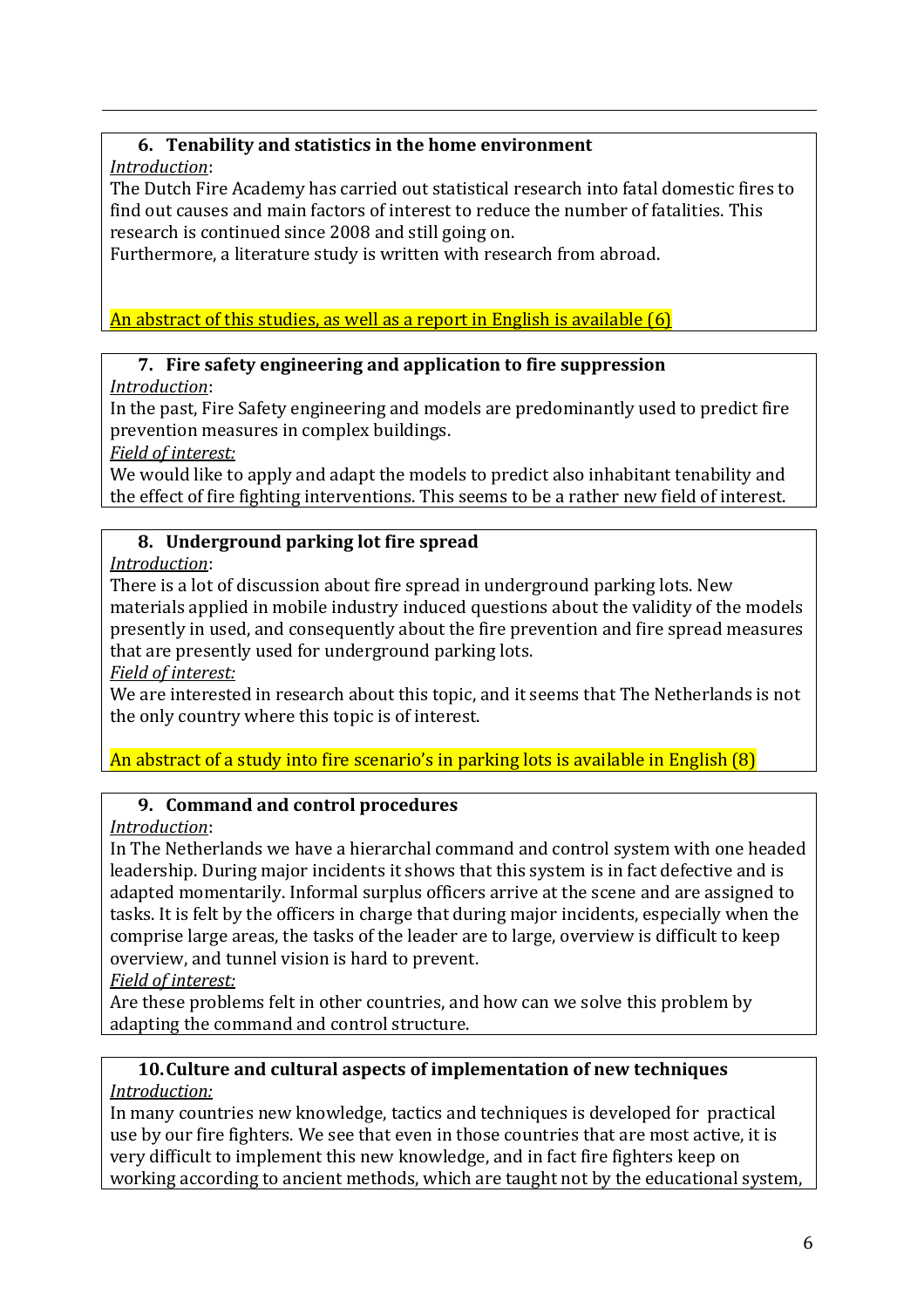but by social learning processes.

*Field of interest / working on:*

We would like to know more about the dominant learning and educational processes in the fire service. We think that culture is a major factor in this, and we plan to investigate this. We are carrying out some experiments within the frame of implementing our new vision of the fire service, by storytelling, bringing people together to talk about innovations and creating new stories.

#### **11. Citizen behaviour and resilience in case of CBRNE contamination** *Introduction*:

At the moment research programs regarding major CBRNE contamination is mainly focussed (even at the European level) to find out how to decontaminate large groups op people. We can see containers with showers and tents everywhere. Large investments are made into purchasing this equipment. We believe that public will not wait for the showers to be ready, and we think that in reality another process will show than is anticipated.

## *Field of interest:*

How will people in reality behave in circumstances of large containmations and how can we anticipate this.

## **12.Public resilience and citizen participation in general**

*Introduction*:

We believe that in major crisis situation emergency organizations will need the help of the public. From research we know that citizens will act, and not flee. Besides we believe that citizens will have to act more independently of emergency organizations in case of domestic fires. Furthermore we would like to enhance citizen participation in normal incidents and communication with special risk groups. We think that a bottom up approach towards citizen initiatives may help improve safety awareness.

This will also need a different approach of fire service personnel, who until now tend to send away the public.

## *Field of interest:*

We would like to know more about how to improve public resilience and how facilitate this process. We are also interested in knowing if there is experience on the subject of connecting to citizens to improve participation and safety awareness.

## **13.Risk groups regarding fire in the home environment and how to communicate with these groups**

## *Introduction*:

We would like to reduce the number of fires, the number of fire death and casualties. We think that fire discriminates. Certain groups have a higher probability of domestic fires than others. Social factors may be more important than physical factors regarding the probability of fire. We also think that these groups need special communication strategies to reach them for educational and preventive measures. *Field of interest / working on:*

We are performing research into the groups that are most at risk in different environments and how to communicate with them. Also we carried out some experiments into the effectivity of communication and stimulate fire safe behaviour of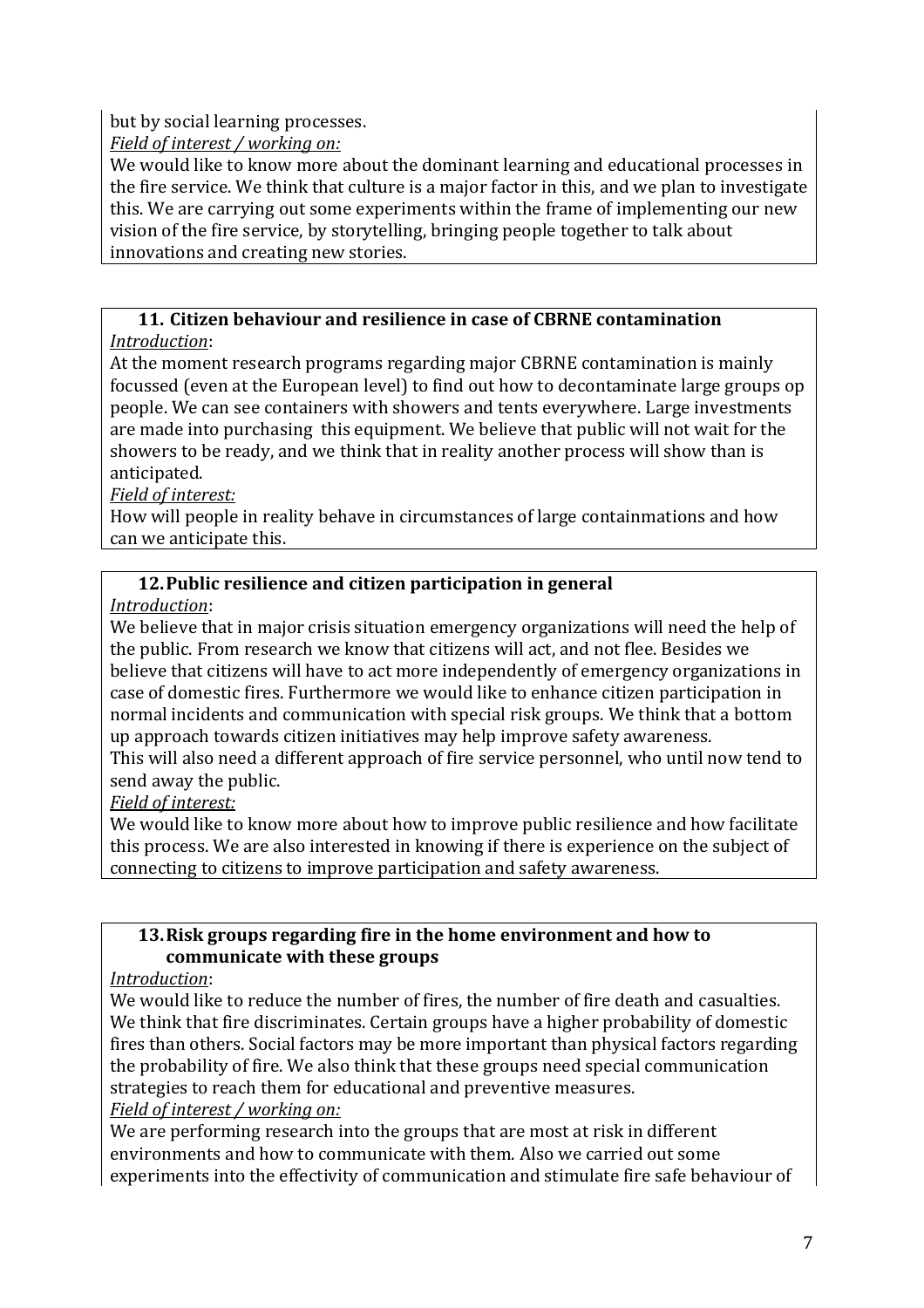youth, students, elderly people and socially deprived people as well as how to inspire our fire fighters to do community safety activities.

We expect a first report on this: domestic fire social risk map at the end of 2012

# **14.Domestic sprinklers**

# *Introduction*:

We believe that domestic sprinklers in every home in NL would introduce a new era in fire safety. Eventually we would like every home in The Netherlands equipped with a fire sprinkler, but at least al homes where people who are most as risk to die in a fire live (elderly people and people who mentally or physically disabled) The trend in The Netherlands is that there will be an increase of this group living independently. We expect that fire casualties will increase, unless we equip the home with sprinklers. However, sprinklers are still expensive, and difficult to retrofit. A specially designed sprinkler head which can work on low pressure and low volume could help.

# *Field of interest / working on:*

We are working on developing new sprinkler systems with the objective to make them easily applicable to the domestic environment. A first research into this subject has been carried out in cooperation with technical university and private parties.

An English abstract is available, and also the report is available in English (7)

# **15.Fire resistant upholstered furniture (and matrasses)**

# *Introduction*:

From the results of our research into fatal domestic fires a clear relationship between fire spread (and the cause of fatalities) and upholstered furniture appears. This is confirmed by research in the UK. We would like to implement European or national regulations on the fire resistance of upholstered furniture.

# *Field of interest / working on:*

We are interested in more data on this relationship from other countries, and experiments on this topic. We are working on a public and political campaign at the national level as well as European level to achieve regulations to be made.

# **16. Volunteer / retained fire fighters now and in the future**

# *Introduction*:

In The Netherlands we see that finding and binding retained fire fighters is increasingly difficult due to increasing demands and educational loads, but also due to the increasing average age. We are working on finding new ways to find and motivate citizens to join the fire service or to carry out activities connected to the fire service (e.g. community safety activities). We believe that retained and volunteer fire service personnel will improve resilience and safety awareness. In our vision we try to differentiate in tasks (e.g. by recruiting new people only for specialist tasks, and thus reducing the number of tasks for the general fire fighters) and find new people for new tasks.

*Field of interest / working on:*

We are working on a new vision on volunteer / retained fire fighter personnel. We are doing research into the "psychological contract" of existing and possible new groups of people already employed by the fire service, or maybe employed or maybe even not be employed, but just connected to the fire service. We are interested in results and visions